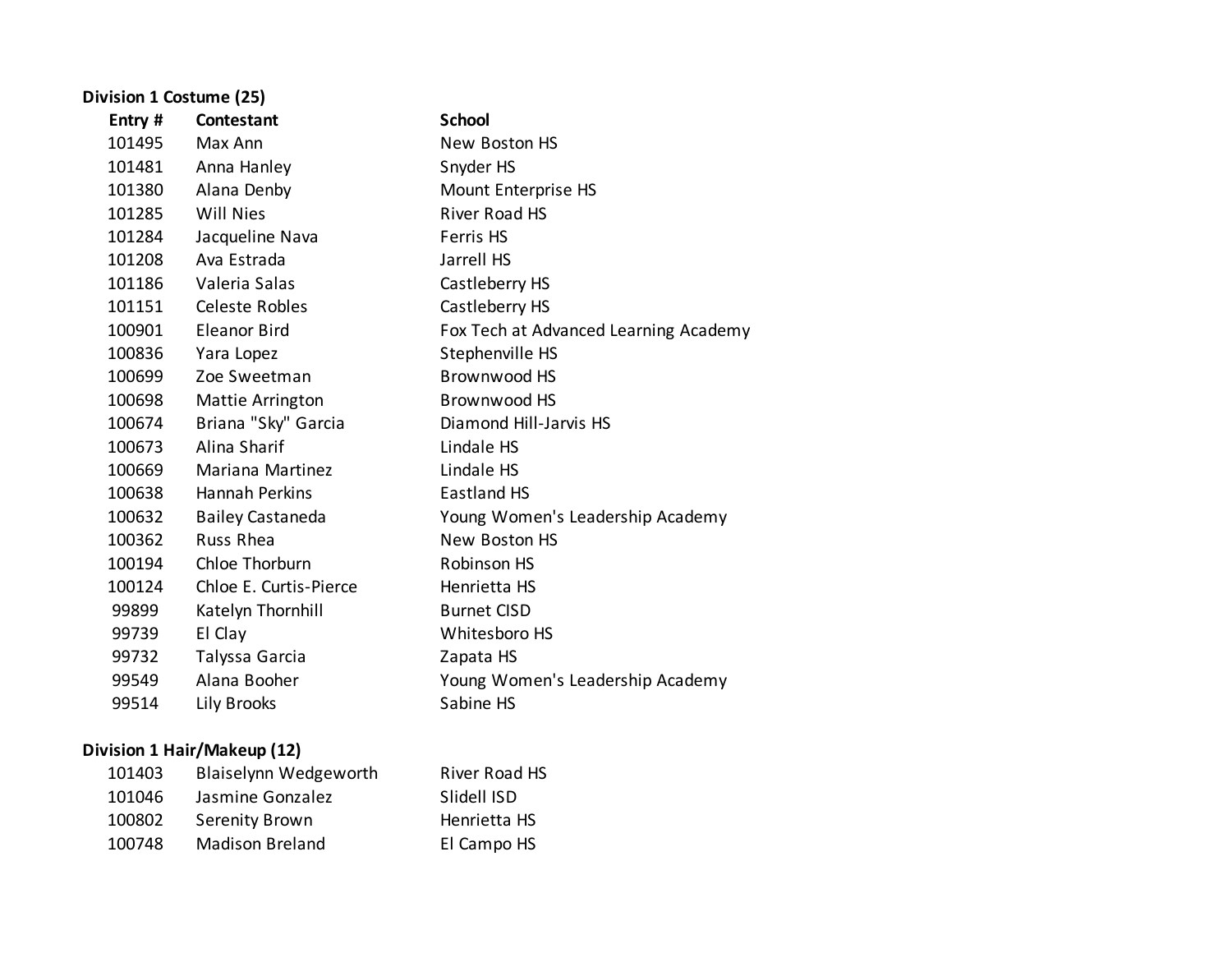| 100725 | Maci Spivey        | Stephenville HS                |
|--------|--------------------|--------------------------------|
| 100694 | <b>Ruth Miller</b> | Brownwood HS                   |
| 100462 | Alexandra Weed     | Mount Enterprise HS            |
| 100240 | Jayelynn Graham    | Gainesville HS                 |
| 100214 | Piper Stephenson   | Andrews HS                     |
| 100122 | Heaven Acevedo     | Dumas HS                       |
| 99966  | McKenlee Wood      | Valley Mills HS                |
| 99537  | Dayra S. Campos    | <b>IDEA Pharr College Prep</b> |

### **Division 1 Marketing (19)**

| 101231 | Margo Wiseman           | Argyle HS                             |
|--------|-------------------------|---------------------------------------|
| 101163 | Edwin Fernandez         | Castleberry HS                        |
| 101138 | Olivia Snyder           | Celina HS                             |
| 101129 | Madeline Marks          | Holliday HS                           |
| 100997 | Claire Londenberg       | Sabine Pass HS                        |
| 100949 | Juliana Garcia          | Dumas HS                              |
| 100925 | <b>Teavione Hawkins</b> | Stephenville HS                       |
| 100913 | Mya Wesley              | Stephenville HS                       |
| 100869 | Caroline Gianotti       | Fox Tech at Advanced Learning Academy |
| 100690 | Alleson Jameson         | Brownwood HS                          |
| 100664 | Rachel Beeler           | Lindale HS                            |
| 100657 | Katelyn Clark           | Midlothian Heritage HS                |
| 100367 | Reecie Meyer            | Canyon HS                             |
| 100274 | Jaxon West              | Snyder HS                             |
| 100209 | Larissa Sneed           | Lampasas HS                           |
| 100130 | <b>Beth McCann</b>      | Christoval HS                         |
| 99944  | Allie Tribe             | Decatur HS                            |
| 99879  | Justin Jurek            | Columbus HS                           |
| 99865  | Lyndsay Sula            | Salado HS                             |
|        |                         |                                       |

### **Division 1 Set (12)**

| 101402 | Erin Sulik | Canyon HS |
|--------|------------|-----------|
| 101332 | Jaden West | Snyder HS |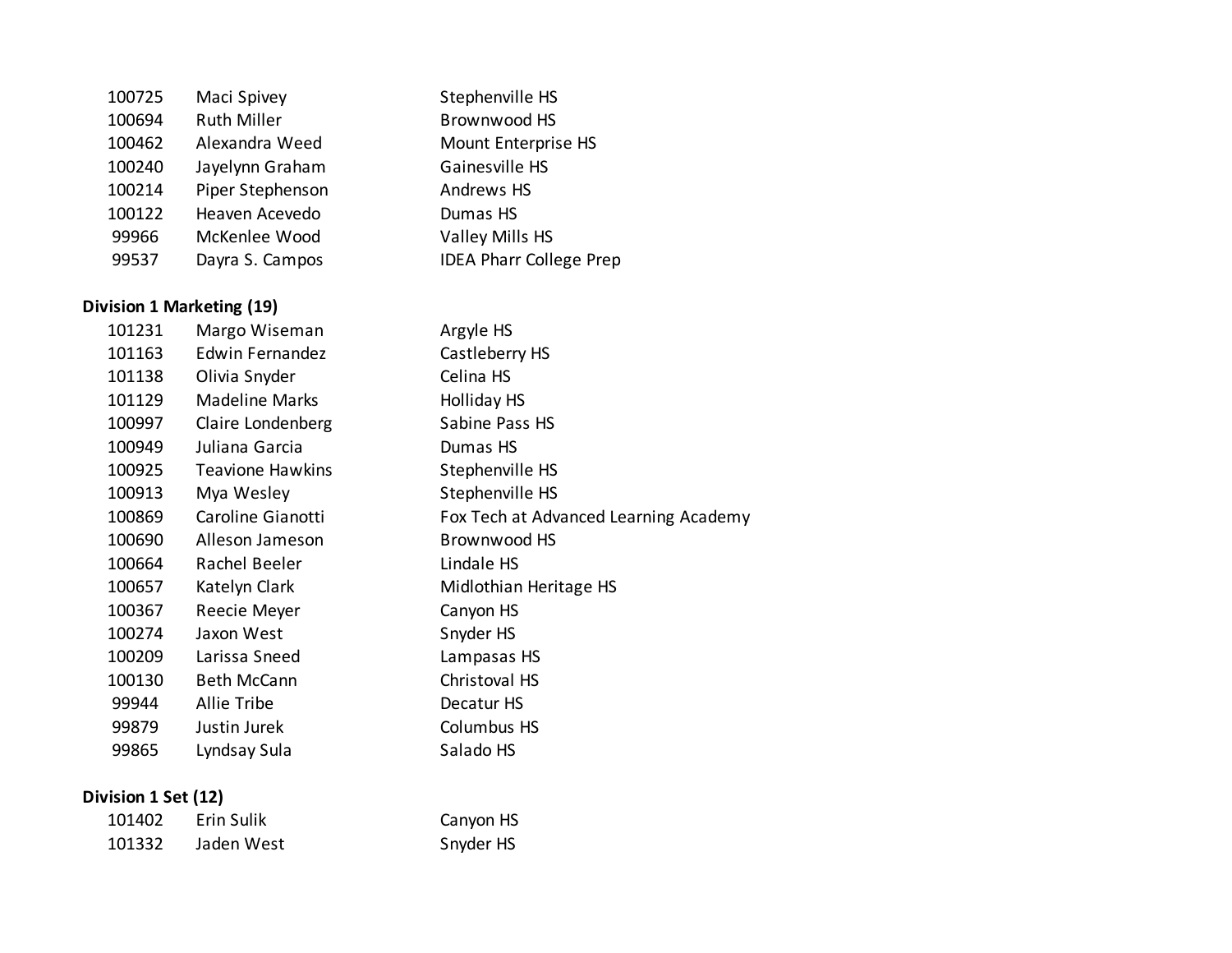| 101210 | Paige Miller       | Midlothian Heritage HS   |
|--------|--------------------|--------------------------|
| 101059 | Hayden Stonecipher | Wichita Falls Hirschi HS |
| 101049 | Phillip Skinner    | Stephenville HS          |
| 101020 | Jimmie Walker      | Slidell ISD              |
| 101009 | Daniela Contreras  | Sabine Pass HS           |
| 100764 | Olivia Sigela      | Decatur HS               |
| 100721 | Dalton Ansley      | Stephenville HS          |
| 100685 | Dannah Sabado      | Rankin HS                |
| 99548  | Cassandra Fuentes  | Seminole HS              |
| 99545  | Cloe Webb          | Seminole HS              |
|        |                    |                          |

### **Division 1 Group (6)**

| Entry # | <b>School</b>       | <b>Group Members</b>                                            |
|---------|---------------------|-----------------------------------------------------------------|
| 101201  | Argyle HS           | TJ Atkins, Molly Hartjen, Grace May, Collin Fields              |
| 100781  | Thorndale HS        | Emily Owen, Hannah Alexander, Audrey Schneider, Samanth Sanders |
| 100745  | Pleasant Grove HS   | Kaylee Sexson, Allyana Galvan, Skyler Kemp, Eilidh Macdonald    |
| 100686  | Brownwood HS        | Brandon Holland, Averi Cecil, Gillian Sapp, Morgan Phipps       |
| 100394  | Mount Enterprise HS | Carlee Reeves, Anna Carreon, Autumn Stewart, Allieanna Durrett  |
| 99526   | Munday HS           | Catalina Oerry, Justin Tidwell, Julie Valk, Allie Willison      |
|         |                     |                                                                 |

## **Division 2 Costume (42)**

| Entry # | <b>Contestant</b>    | <b>School</b>              |
|---------|----------------------|----------------------------|
| 101501  | <b>Emily Post</b>    | Booker T Washington HSPVA  |
| 101492  | Romina Perez Aguilar | Eastwood HS                |
| 101443  | Sebastian Jurado     | Cypress Woods HS           |
| 101428  | Allison Vekasy       | <b>Belton HS</b>           |
| 101426  | Connor Lee           | <b>Plano Senior HS</b>     |
| 101404  | Tabitha Johnson      | <b>McAllen Memorial HS</b> |
| 101322  | Eliana Jimenez       | Eastwood HS                |
| 101261  | Skye Duncan          | Rouse HS                   |
| 101229  | Kavni Shah           | <b>Clements HS</b>         |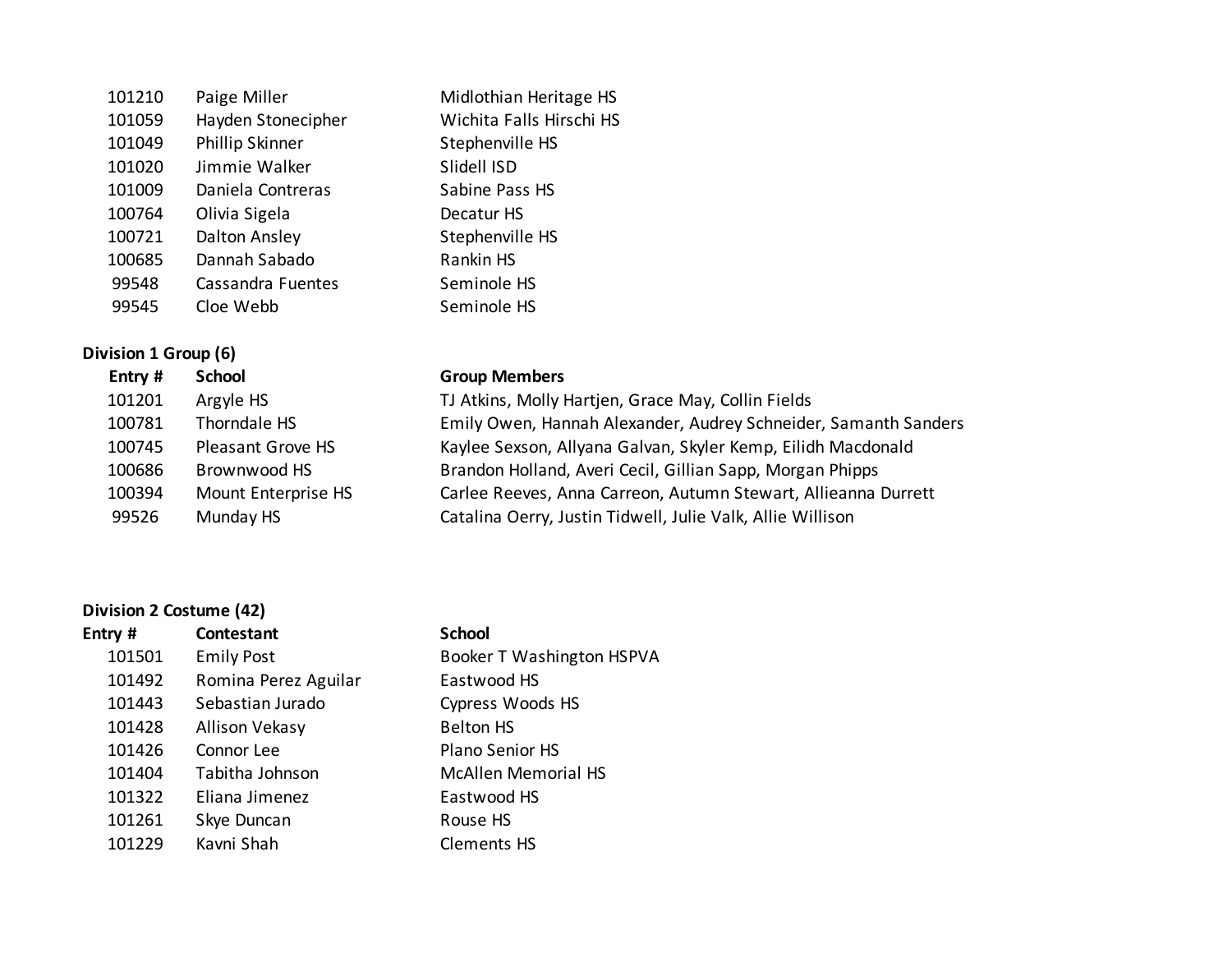| 101221  | <b>William Pemberton</b> | Chisholm Trail HS                |
|---------|--------------------------|----------------------------------|
| 101196  | <b>Bailee Barton</b>     | Waco HS                          |
| 101142  | Alffy Joesph             | Heritage HS                      |
| 101137  | Darby Dugan              | Vista Ridge HS                   |
| 101032  | Jordan Clay              | Keller Central HS                |
| 101012  | Jacob Cardenas           | <b>United HS</b>                 |
| 1100978 | Adriana Dritsas          | <b>Keller HS</b>                 |
| 100882  | Anna Hillier             | Marcus HS                        |
| 100875  | Logan Stringer           | <b>Dulles HS</b>                 |
| 100863  | Jessica Seaton           | Plano West Senior HS             |
| 100832  | Daisy Porter             | <b>Hutto HS</b>                  |
| 100766  | Sophia Casiano           | Taft HS                          |
| 100761  | <b>Grace Carney</b>      | <b>Tomball HS</b>                |
| 100752  | Ellie Linde              | Kinder HSPVA                     |
| 100670  | Claire Gibson            | Friendswood HS                   |
| 100651  | Monica Cabada            | Seagoville HS                    |
| 100499  | Donovan Covarubbius      | <b>Booker T Washington HSPVA</b> |
| 100491  | Luna Lopez               | Cypress Lakes HS                 |
| 100490  | Greta Coker              | Liberty Hill HS                  |
| 100410  | Natalie Barton           | <b>Carroll Senior HS</b>         |
| 100380  | Daisy Dawson             | Byron P Steele II HS             |
| 100371  | Rishika Desai            | Liberty HS                       |
| 100355  | Hannah Holton            | Wakeland HS                      |
| 100349  | Caroline Girard          | Wakeland HS                      |
| 100314  | Rosalinda Cano           | <b>Bellaire HS</b>               |
| 100245  | Bianca Mendiola          | <b>Sharyland Pioneer HS</b>      |
| 100128  | David Elizondo           | <b>JB Alexander HS</b>           |
| 100120  | Jasmin Zayas             | <b>Warren HS</b>                 |
| 99868   | Anderson White           | Tom C Clark HS                   |
| 99821   | Elizabeth Letch          | John Jay HS                      |
| 99687   | Chole Morgan             | Smithson Valley HS               |
| 99632   | Olivia Armstrong         | Westwood HS                      |
| 99592   | Allie Grace Woodard      | <b>Sulphur Springs HS</b>        |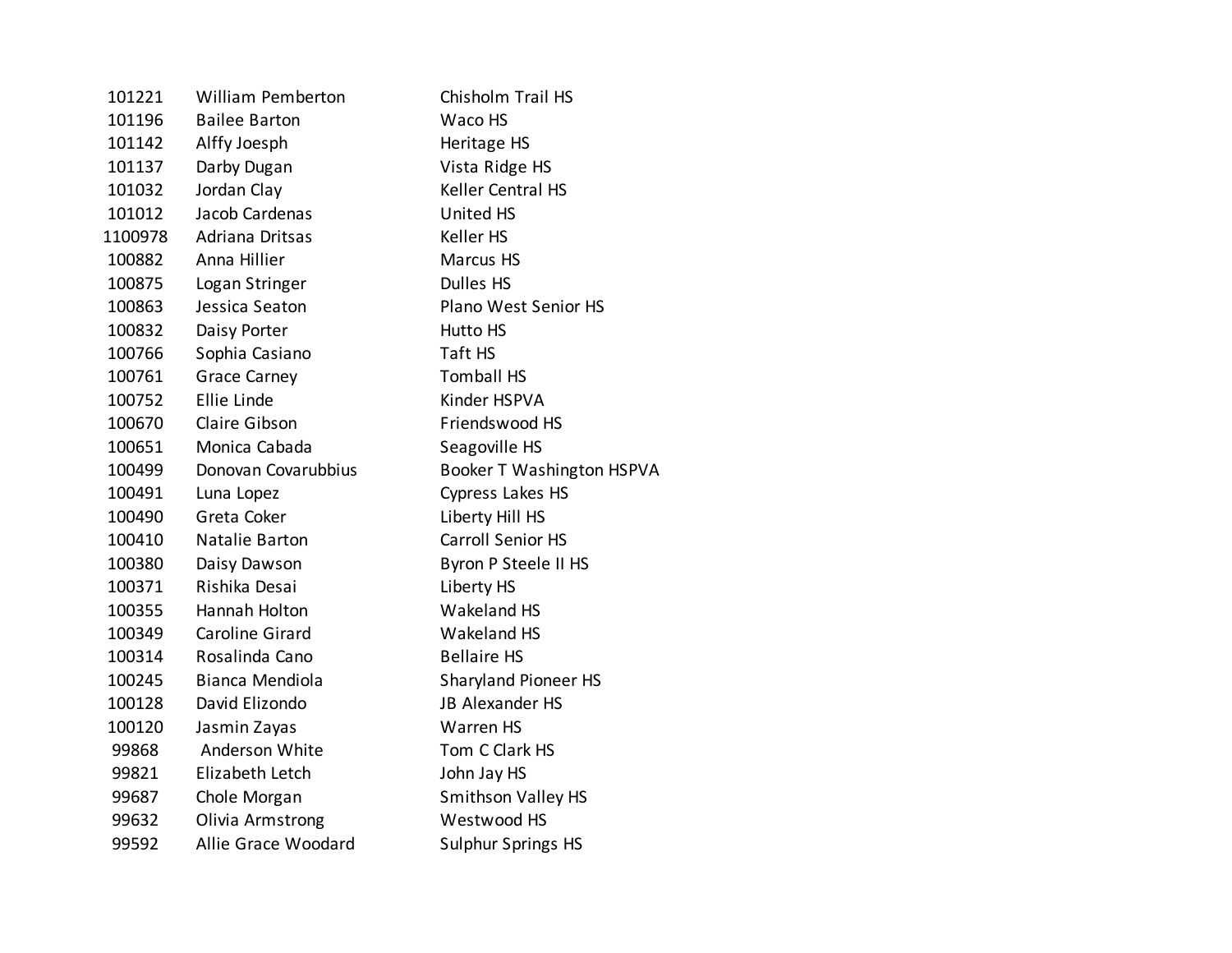### **Division 2 Hair/Makeup (22)**

| 101415 | Aranza Repreza        | <b>McAllen Memorial HS</b>  |
|--------|-----------------------|-----------------------------|
| 101413 | Camila Gonzalez       | PSJA North Early College HS |
| 101388 | Eva Bowler            | Harlingen HS South          |
| 101379 | Michael Salinas       | PSJA North Early College HS |
| 101372 | Iliana Garza          | PSJA TJ STEM ECHS           |
| 101303 | Jasmine Majdi         | Patricia E Paetow HS        |
| 101263 | Eleeka Nia            | <b>Clements HS</b>          |
| 101149 | Emma Hinkson          | Heritage HS                 |
| 100998 | Janae Payton          | Wylie HS                    |
| 100932 | Skyler Gordon         | Temple HS                   |
| 100756 | Colin Mee             | Kinder HSPVA                |
| 100675 | Sara Throop           | Friendswood HS              |
| 100672 | Jim Perry             | Friendswood HS              |
| 100360 | Isabella DeGroot      | Keller HS                   |
| 100344 | Calista Cusano        | Wakeland HS                 |
| 100339 | <b>Emily Williams</b> | Wakeland HS                 |
| 99976  | Valeria Mondaca       | PSJA Early College HS       |
| 99793  | Katlyn Brown          | North Garland HS            |
| 99646  | Manami "Ally" Dolley  | Tivy HS                     |
| 99609  | Abby Fischer          | Keller HS                   |
| 99596  | Allie Grace Woodard   | Sulphur Springs HS          |
| 99402  | <b>Emery Young</b>    | Randall HS                  |

### **Division 2 Marketing (22)**

| 101982 | Paola Ortega        | United HS                  |
|--------|---------------------|----------------------------|
| 101570 | Vera Alonzo         | <b>PSJA Southwest ECHS</b> |
| 101421 | Anaelda Ramos       | <b>PSJA Southwest ECHS</b> |
| 101411 | Marie Jolie Day     | Lamar Consolidated HS      |
| 101315 | Eden Dill           | Rouse HS                   |
| 101283 | Jaycie Voller       | <b>Clements HS</b>         |
| 101281 | <b>Brooke Hatch</b> | Rouse HS                   |
|        |                     |                            |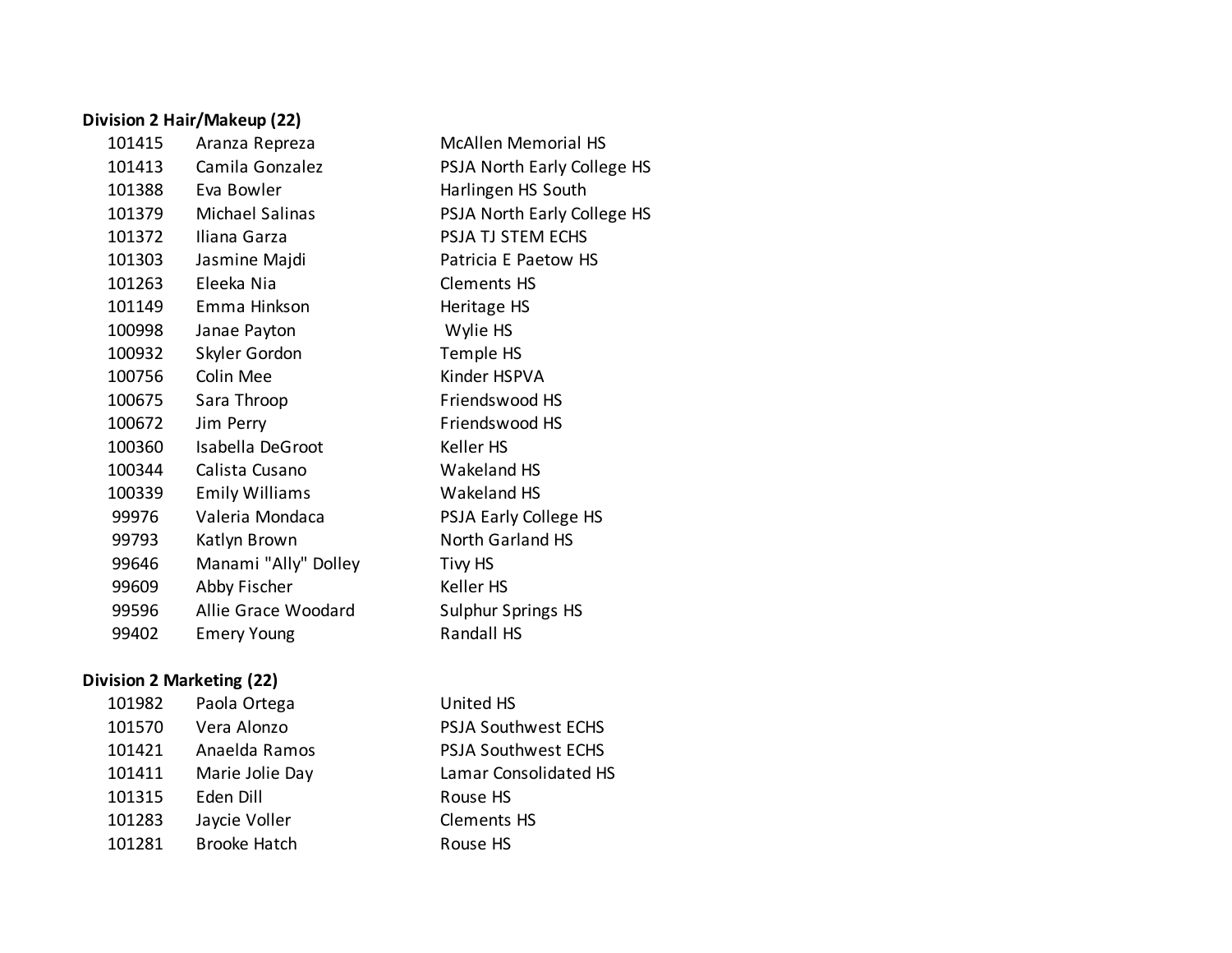| Jolyssa Perez         | <b>McAllen Memorial HS</b> |
|-----------------------|----------------------------|
| Joseph Garza          | <b>McAllen Memorial HS</b> |
| Kyara Cabrera Meneses | Southwest HS               |
| Karis Klammer         | Montgomery HS              |
| Ava Peoples           | Keller HS                  |
| Leighton Chambers     | Keller HS                  |
| Kiara Cantu           | <b>PSJA ECHS</b>           |
| Jenna Bubenik         | Temple HS                  |
| Rachel Vandever       | <b>Burleson HS</b>         |
| Ewa Brinker           | Kinder HSPVA               |
| Sha'Nya Hughes        | Goose Creek Memorial HS    |
| Jacob Creamer         | Seagoville HS              |
| Conner Wolfe          | Heritage HS                |
| Jordan Flint          | <b>Flower Mound HS</b>     |
| John "Scooty" Garrett | <b>Tivy HS</b>             |
|                       |                            |

# **Division 2 Set (24)**

| 101482 | Emilio Trirardo      | PSJA North Early College HS |
|--------|----------------------|-----------------------------|
| 101476 | Kathryn Gonzalez     | PSJA North Early College HS |
| 101460 | Marisella Suarez     | University HS               |
| 101144 | Yue Lu               | Clements HS                 |
| 101134 | Clarissa Castro      | McCallum Fine Arts Academy  |
| 101110 | Vera Alonzo          | <b>PSJA Southwest ECHS</b>  |
| 101097 | Ryan Eskridge        | O'Connor HS                 |
| 101063 | Laura Meija          | Timberview HS               |
| 101016 | Marissa Spinelli     | <b>Keller Central HS</b>    |
| 100986 | Manyeer Sekhon       | Wylie HS                    |
| 100940 | Micah Dooley         | <b>Marcus HS</b>            |
| 100935 | Sophia Reetz         | Flower Mound HS             |
| 100716 | <b>Gabriel Brock</b> | Goose Creek Memorial HS     |
| 100477 | Sean Graul           | Kinder HSPVA                |
| 100434 | Alicia Martinez      | Keller HS                   |
| 100430 | Kayla Huse           | Byron P Steele II HS        |
|        |                      |                             |